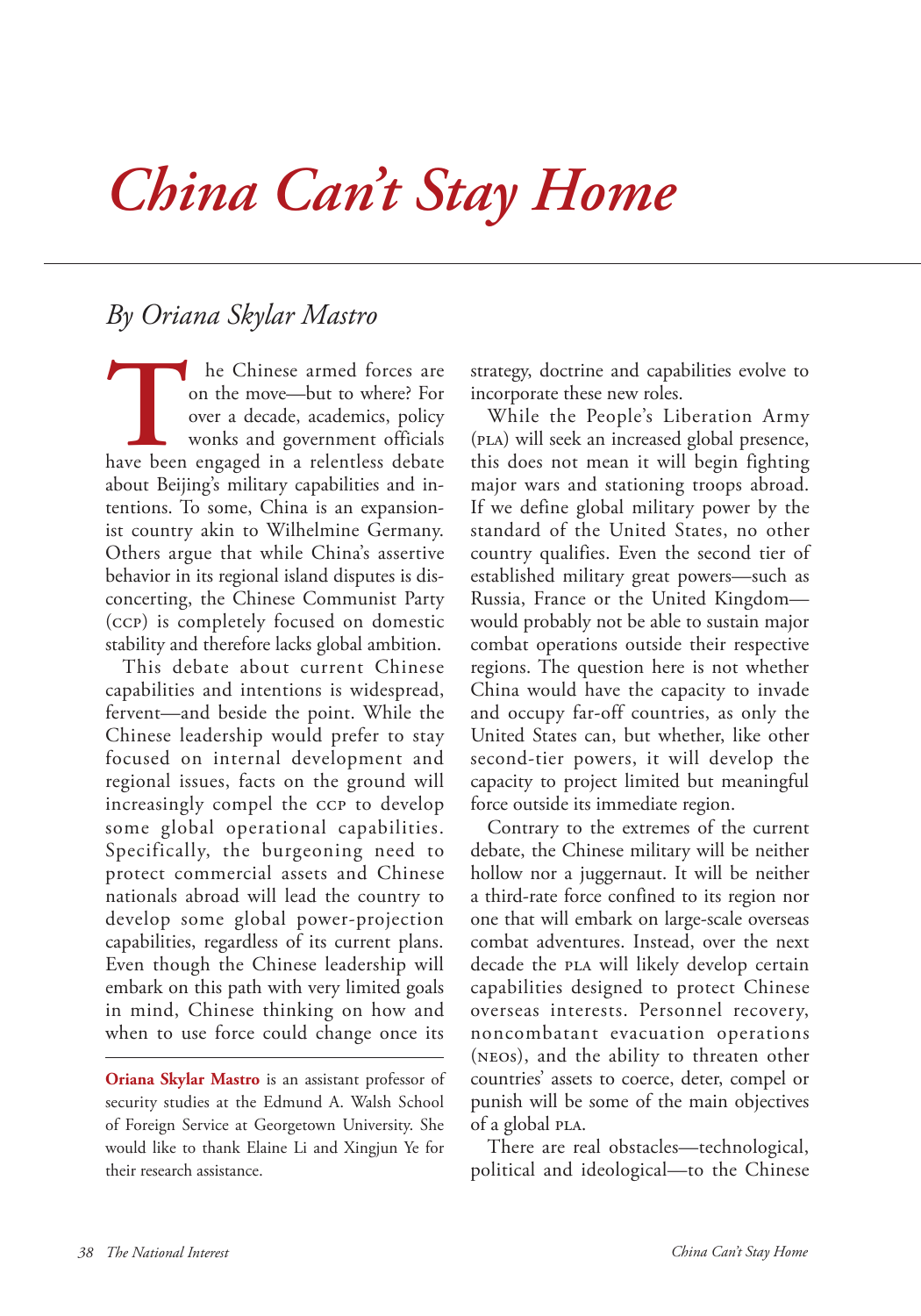*The Chinese military will be neither hollow nor a juggernaut. It will be neither a third-rate force confined to its region nor one that will embark on large-scale overseas combat adventures.*

military's capacity to operate abroad, even on a limited scale. Scholars often point to China's failure to resolve these obstacles today as proof that there will still be impediments tomorrow. True, the PLA's experience with expeditionary operations has been limited. To date, China's participation in the antipiracy efforts in the Gulf of Aden is the most notable example of the pla conducting expeditionary operations. It is true that China currently has no bases abroad, no long-range logistics capabilities and only rudimentary satellite coverage. However, if motivated, China could have all of these assets by the end of the decade. At the turn of this century, the idea of China with an aircraft carrier or Chinese participation in peacekeeping operations seemed improbable. Today, the issue of a global expeditionary capability is already on the radar of the Chinese leadership. In 2013, for the first time, China's Defense White Paper included a section on defending overseas interests and it has already taken steps down this path. There are three big reasons Beijing is likely to pursue this course.

First, in the near future, economic motivations will drive the development of China's limited global power-projection capabilities. Approximately twenty thousand Chinese companies have a presence abroad. Chinese firms operate in more than 180 countries and regions, creating a constant demand for government protection of these assets. Furthermore, Chinese overseas investment is growing. At \$60 billion, China's annual overseas foreign direct investment (OFDI) in  $2011$  was twenty times the 2005 amount.

Energy and real-estate assets in particular have a high risk of being seized or damaged in anti-China protests or as a result of political instability. Almost half of the total Chinese overseas investment is in the energy sector, reaching nearly \$400 billion. Chinese overseas property investment is expected to exceed \$10 billion this year, while the total value of overseas real estate owned by Chinese people is around \$3 trillion. In 2013, Chinese property developers invested \$7.6 billion in the overseas market, which was a 124 percent increase from the year before. Images of damage to individuals' property could create a public outcry in a crisis that would be hard for Beijing to ignore.

As Chinese investments increase, threats to those assets will increase in tandem. This is especially the case in politically unstable countries where nationalization or seizure is always a possibility, or in countries that have ongoing territorial conflicts where anti-China protests have often resulted in damage to Chinese-owned property. While still a fledging phenomenon, some recent examples demonstrate why China might be driven to develop limited expeditionary capabilities to augment its response options. For example, in June 2007, a Chinese company from Shandong Province was attacked in Togo, resulting in nearly 150,000 renminbi of property loss. In 2012, local mine workers at a Chinese company in Zambia protested against delays in implementing a new minimum-wage bill and killed the manager.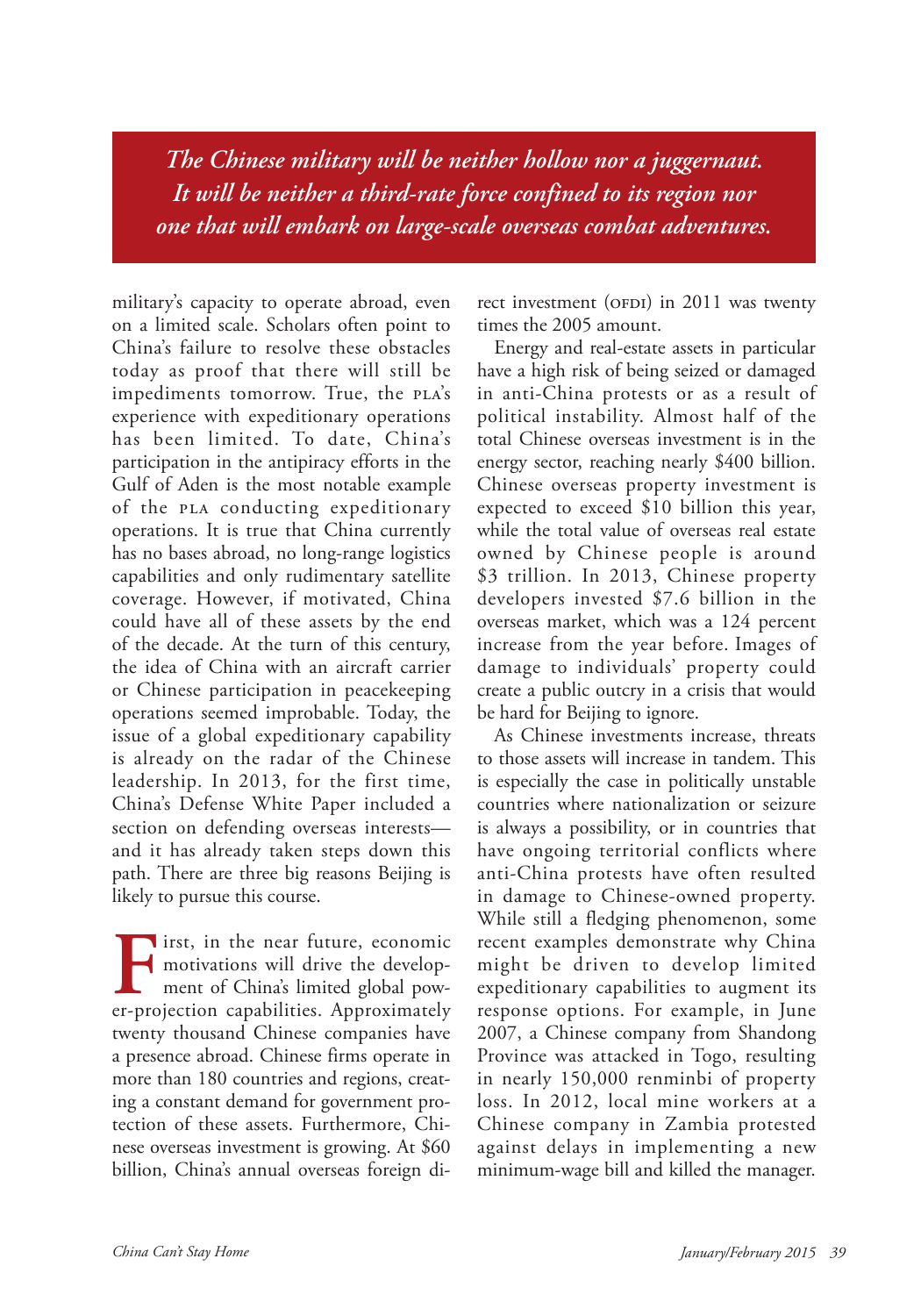In February 2013, Zambia's government seized control of a Chinese-owned coal company's assets for failing to comply with safety and environmental standards. And in May 2014, Vietnamese protesters set fire to Chinese industrial parks and factories to protest against China's claim in the South China Sea. A one-thousand-strong mob

increase," and included, for the first time, a section on protecting Chinese overseas interests. This document stressed the PLA's role in safeguarding Chinese economic activity around the world, especially as "security issues [pertaining to] overseas energy and resources, strategic sea lines of communication (slocs), and Chinese



also set fire to a Taiwanese steel mill in Ha Tinh Province (most likely thinking it was Chinese), killing sixteen Chinese workers.

These incidents are occurring more frequently and are increasingly threatening to the ccp's strategic and political interests. Statements made by Chinese political and military leaders acknowledge that China's need for stable access to natural resources has expanded its interests beyond the region, while its capabilities lag behind. Wang Yi, in his first speech as China's foreign minister, outlined trends and principles in foreign policy, highlighting the need to align China's foreign policy with its expanding global interests. China's 2013 Defense White Paper noted, "Security risks to China's overseas interests are on the

nationals and legal persons overseas" are increasingly prominent.

The difference between China and many other countries is that the majority of investment is coming from the Chinese government directly or from state-owned enterprises. As one China watcher argued, "Investments abroad are much more important to Beijing's long-term strategy than assertive posturing in long-running territorial disputes." In this way, Beijing's rapid OFDI growth has created a major political stake for China, even more so than for other countries. The close connection to the government will give the ccp an even greater incentive to develop the military capabilities necessary to protect these huge, high-stakes investments.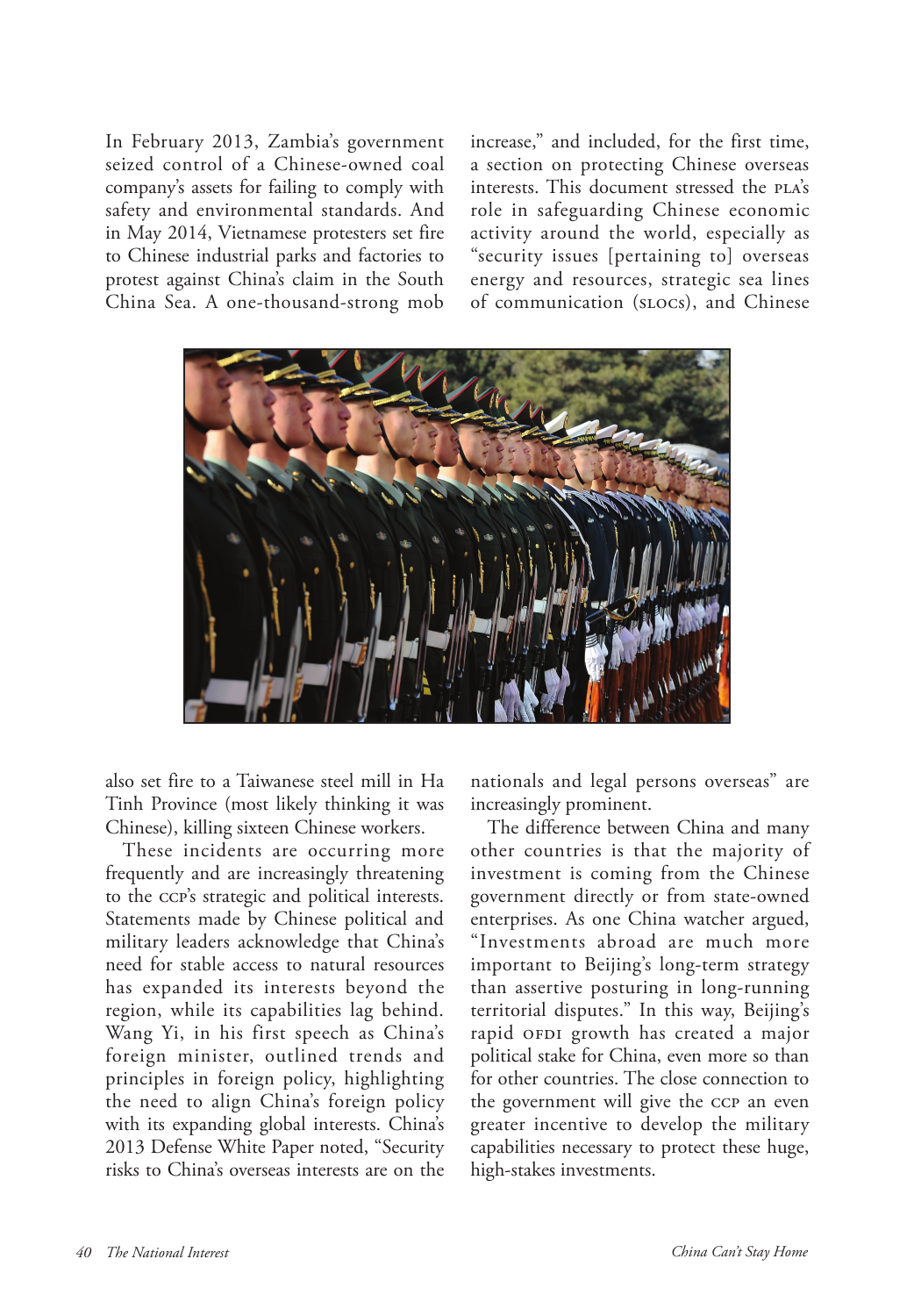**S**econd, an increasing number of Chinese citizens are going abroad, with many migrating to politically unstable countries as part of an exported labor nese citizens are going abroad, with many migrating to politically unstable countries as part of an exported labor force or in search of financial gain. In the twelve months leading up to May 2014, Chinese nationals recorded ninety-eight million overseas trips—a number that has increased by ten million a year on average for the last four years. By 2020, that figure is expected to be approximately 150 million. These overseas Chinese, referred to as *haiwai gongmin,* expect their government to provide certain guarantees for their protection, known as *haiwai gongmin baohu*.

Domestic public support for the development of expeditionary capabilities is coalescing as more and more Chinese nationals find themselves in situations of danger due to misfortune or instability in their host nations. In April 2007, nine Chinese workers were killed and an additional seven were kidnapped at an oil field in Ethiopia; in 2011, four Chinese oil workers were kidnapped in Caquetá, Colombia; Chinese workers have been abducted multiple times in Sudan, with the most recent incident occurring in January 2013; and in May 2014, Boko Haram rebels from Nigeria kidnapped ten Chinese workers in northern Cameroon. Chinese nationals are also being targeted largely because of unpopular labor practices and general anti-China sentiment. Anti-China protests are on the rise overseas, with locals from Peru to Zambia upset over Chinese mining operations in their communities or human-rights abuses back in China. According to China's Ministry of Foreign Affairs, its embassies and consulates deal with an average of one hundred incidents a day regarding overseas Chinese nationals in danger. Between 2006 and 2010, six thousand Chinese citizens were evacuated from countries in upheaval, and in 2011 alone, another forty-eight thousand were

evacuated from Egypt, Libya and Japan. More recently, in June 2014, China evacuated about a thousand workers from Iraq as Islamic State militants took control of sections of the country.

In 2006, the risks to Chinese nationals abroad fueled the domestic demand for the Department of Consular Affairs to establish a division that could facilitate the protection of legitimate rights and interests of overseas Chinese nationals. Chinese leaders had started developing a system of "overseas Chinese protection" after the deaths of fourteen Chinese nationals in Afghanistan and Pakistan in 2004. But there are currently 190,000 Chinese citizens overseas for every Chinese consular protection officer, a ratio that is thirteen times higher than Russia's and fifteen times that of Japan. Moreover, to date, efforts have mainly been confined to the Ministry of Foreign Affairs, and some in China have begun to complain that the government relies too heavily on enhancing citizen awareness of dangers and diplomatic mechanisms for citizen protection, rather than using military force. Chinese nationals express both a new expectation of government protection while overseas, as well as a lack of confidence in their government's mechanism for protecting its citizens, despite the massive and successful evacuation from Libya in 2011. A prominent Chinese public intellectual noted in the aftermath of the Malaysia Airlines Flight 370 tragedy that "China's capacity to engage in security operations outside of its national boundary still lags far behind" that of developed countries, and argued that "China has all the reason and right to turn the crisis and challenge into an opportunity to build up its security forces' capacity to protect overseas interests."

There is also broader support for this shift in policy within the government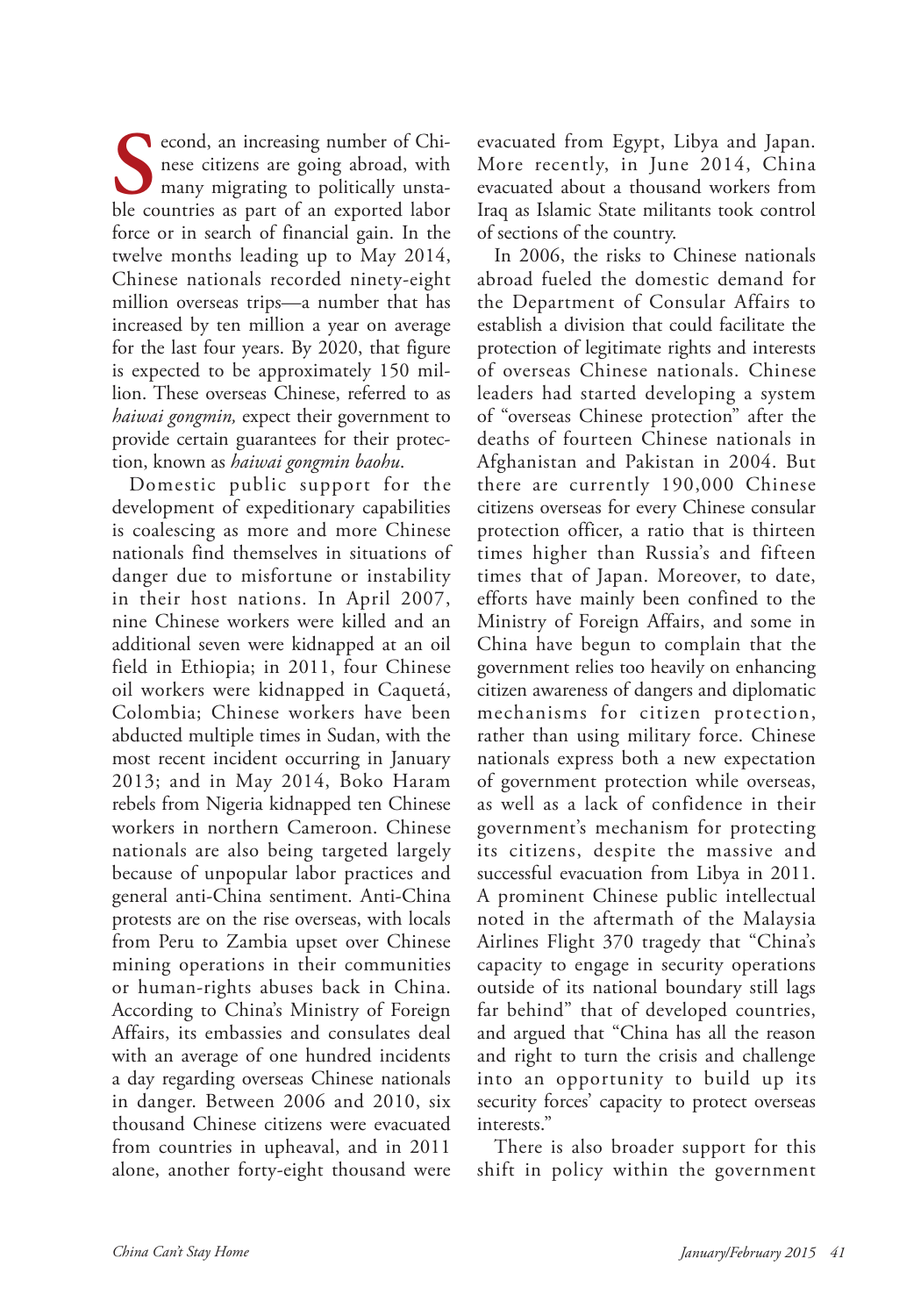bureaucracy. A senior ccp official argued that China should allow private companies to develop operational ties with local police forces and provide security services in high-risk areas the way Blackwater (now Academi) does for the United States. While U.S. operations abroad are usually criticized in Chinese media, both the 2012 Navy seal operation that rescued two hostages in Somalia and President Barack Obama's assertion that the kidnapping of U.S. citizens would not be tolerated received tacit approval through positive Chinese media coverage.

The PLA has also been pushing for a greater role in protection of citizens overseas; for the first time, China's 2013 Defense White Paper emphasized the need to "protect Chinese people overseas," stating specifically that "when there is a war, riot or political disturbance, the army should be able to evacuate Chinese people swiftly." An editorial in the *China Daily* by a former PLA colonel captures this sentiment:

The PLA is also responsible for rescuing Chinese hostages in the event of such crises, and this is especially pertinent at a time when pirates, terrorists and armed kidnappers are operating on a greater scale in many parts of the world. The army should also act as a deterrent against those who attempt to harm Chinese people. We will not allow any repeat of such tragedies as the May 1998 riots in Indonesia, in which some 1,200 ethnic Chinese were killed.

As more and more Chinese nationals have been exposed to risks abroad, China has begun to respond militarily, trumpeting such expeditions as evidence of its growing capabilities. But as public expectations grow even faster, the ccp's credibility will be increasingly tied to its ability to swiftly and effectively protect Chinese interests in the farthest corners of the globe. The ccp has recognized this, with Premier Li

Keqiang stating in May 2014 during a visit to Angola:

As China is becoming more open, the number of Chinese companies and citizens overseas is increasing. Their legitimate rights and interests as well as personal security have become . . . increasingly prominent issues. Safeguarding the legitimate rights and interests of Chinese companies and citizens is not only the inherent requirement of expanding the "opening up," but also due responsibilities of the party and the government.

Third, in addition to commercial<br>demand and domestic pressure, the<br>Chinese leadership's desire to create<br>a positive international image could provide demand and domestic pressure, the Chinese leadership's desire to create a positive international image could provide additional incentives to develop global expeditionary capabilities. International pressure for China to take on more global responsibilities creates international support for pla expeditionary operations. A Chinese military with the ability to project power globally, even if only for a short period of time in relatively permissive environments, could contribute more to peacekeeping missions and humanitarian assistance and disaster relief (HADR) operations. China has sent over twenty-two thousand peacekeepers to participate in twenty-three different un peacekeeping missions, and provides the largest number of troops for engineering, transportation and medical support among the 115 contributing countries. However, the international community has consistently demanded more from Beijing. In response, China agreed to increase its un peacekeeping budget from just over 3 percent of the total budget in 2013 to more than 6 percent by 2015. In June 2013, China also agreed to deploy "comprehensive security forces" to Mali, sending combat forces to a un operation for the first time. A proclaimed desire to contribute more to the global good could provide a legitimate and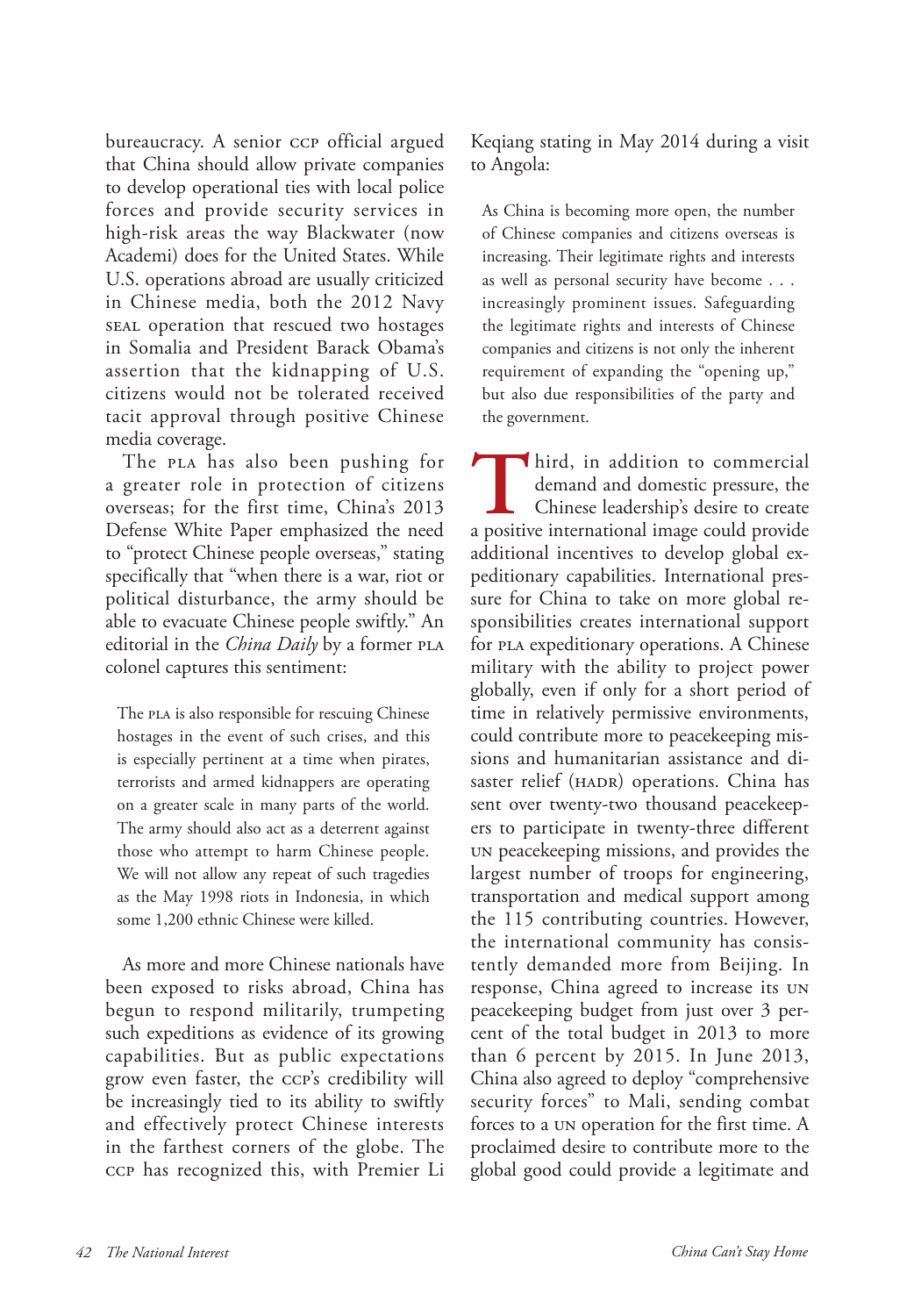*As public expectations grow, the ccp's credibility will be increasingly tied to its ability to swiftly and effectively protect Chinese interests in the farthest corners of the globe.*

nonthreatening rationale for the development of power-projection capabilities.

The Chinese leadership has taken a broader view of its security interests, and many Chinese strategists recognize that the ability to deploy globally to aid other countries has a positive impact on Beijing's international image. This second-order effect will create support among party officials who believe that a positive international image is necessary for China's peaceful and successful rise. To facilitate China's involvement in global HADR missions and ensure that operations are conducted effectively, the Chinese government has already set up a working mechanism to coordinate responses among the relevant actors and agencies. Arguably, nonthreatening missions like HADR operations, neos and peacekeeping will allow China to build a global expeditionary force while mitigating an adverse regional response.

In short, Chinese commercial interests, domestic public opinion and the international community are creating the strategic demand, domestic support and len short, Chinese commercial interests, domestic public opinion and the inter-**L** national community are creating the gitimacy for a more global PLA. Given these factors, China's global power-projection goals will be real, but modest. An effective global capability is not inevitable—even if Beijing responds to these pressures and assigns the PLA more global missions, the PLA will still require significant development to succeed. China has clearly demonstrated it has the material capacity to develop the pla quickly and comprehensively, but an effective global capability will demand some very specific changes to its current pos-

ture. China is particularly weak in the key enablers required for expeditionary capability—airlift, sealift and logistics. But if China invests in the right platforms and technologies—such as large transport aircraft and tankers, amphibious combat ships, hospital ships and landing-dock platforms, and a robust, space-based ocean-surveillance system—conducting limited global operations will become more possible. Likewise, new global missions such as personnel recovery and infrastructure protection would probably encourage the development of more special-operations forces, engineers and civil-military cooperation units.

At the same time, while acquiring the requisite military platforms and units is a formidable and obvious challenge, it is only one piece of the puzzle. The PLA will also face other organizational and doctrinal impediments to realizing a global expeditionary capability. First, effective and rapid deployment outside China's immediate neighborhood will require organizational reforms to enable more jointness between the pla's services and with civilian agencies. Unlike in most operations to date, the complexity of contested operations abroad will require capabilities from multiple services and coordination with civilian entities. More ambitious organizational reforms could address the currently cumbersome command-and-control structures. These reforms would signal growing institutional capacity for global expeditionary operations. Second, the *PLA* would need to improve its individual and unit training to cope with new global missions. Today, field-training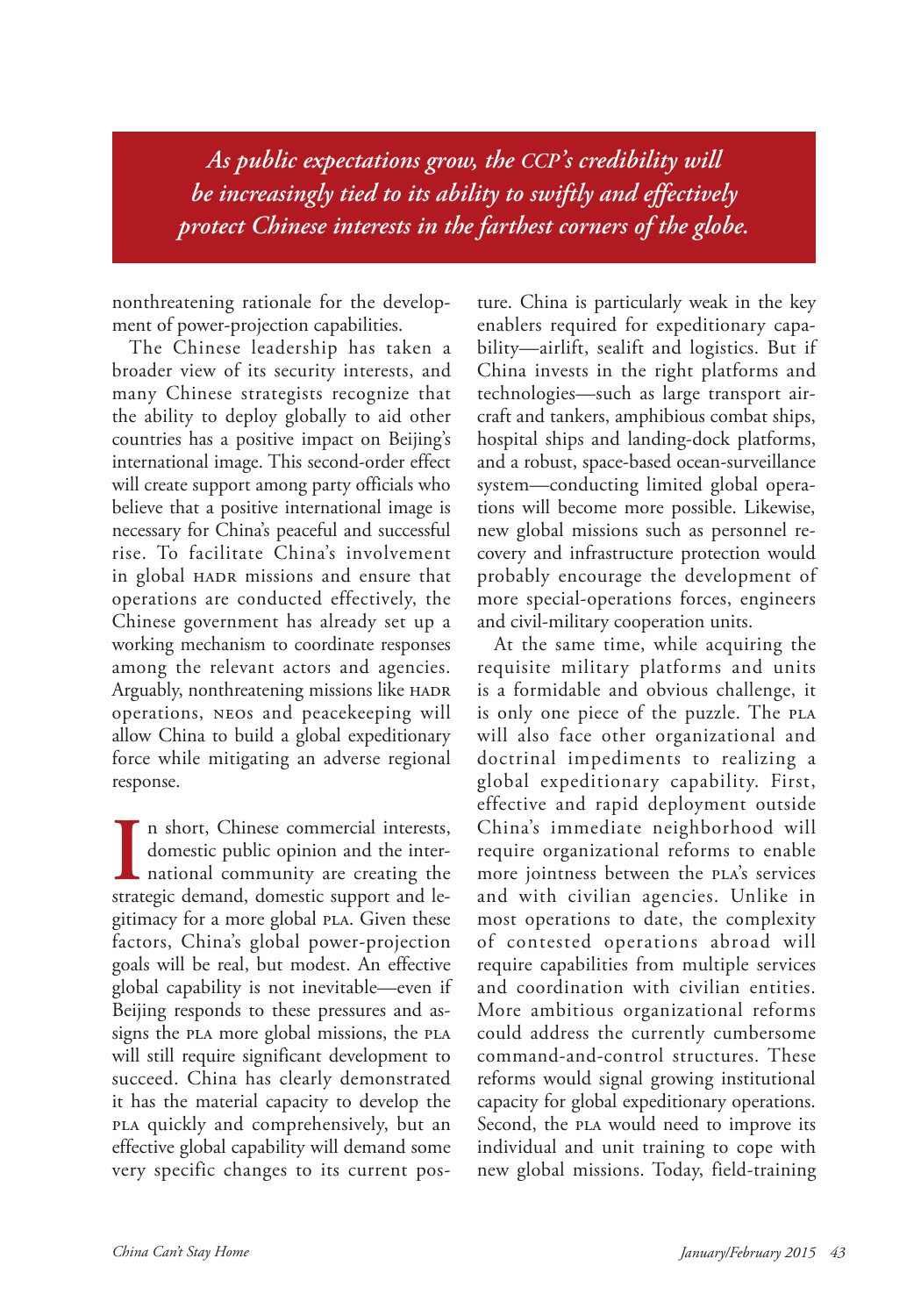exercises are notoriously scripted and unrealistic. More effective training will be required as the PLA deploys on increasingly risky operations abroad. Third, Beijing may consider revising its overseas military footprint. Despite the fears of many, China is unlikely to seek military alliances or to establish permanent military bases overseas. It would consider such moves ideologically anathema and strategically imprudent. It could, however, make arrangements to use existing facilities—in the Indian Ocean, for example—to restock and refuel.

The exact shape and capabilities of a global expeditionary pla in a decade or so remain uncertain and contingent. While Beijing's motivations may be relatively narrow, such new and expansive pla capabilities will have much wider implications for its traditional war-fighting goals as well as future articulations of strategy and interests.

The plan has the ability to intervene abroad, and ideological<br>barriers have been loosened, the<br>Chinese leadership may become more intervene abroad, and ideological barriers have been loosened, the Chinese leadership may become more interventionist. To date, China has been more willing to deviate from its policy of noninterference in other countries' internal affairs if it is doing so in a multilateral and permissive environment. However, as limited Chinese operations around the world become accepted as normal practice, this may open the doors for a more assertive China in its own region.

A more assertive China may be a positive development for the United States, especially if it leads to greater Chinese cooperation on issues such as energy security, stability in the Middle East and climate change. One possible future scenario is that China relaxes its noninterference principle as its interests expand and overlap with those of the United States, leading to coordination between the two

countries on global issues. But there are three reasons to question the feasibility of this ideal outcome. First, as the North Korean nuclear standoff has demonstrated, even when Chinese and American interests overlap, divergence in their preferred tactics can inhibit progress on the issue at hand. Second, China defines its core interests narrowly, in domestic terms, while the United States is more likely to view issues from the perspective of maintaining the current global order. The United States has historically attempted to influence the outside world to ensure its safety, but Chinese leaders believe that strengthening the country internally enhances its national security. This difference in strategic thinking can lead to different preference rankings for the types of international issues that need to be addressed, and which aspect of an issue is the most disconcerting. For example, both the United States and China regard North Korean denuclearization and stability as imperative, but while the United States prioritizes the former, China considers the latter to be a higher priority. Last, abandonment of the nonintervention principle to facilitate its new global expeditionary mission would mean the potential for Chinese interference in areas where the United States may prefer China's traditional hands-off approach.

**EVENTIFY 18 SET 2015 11:50 Ven if China develops a more robust<br>global expeditionary capability, regional contingencies will still be the<br>focus of Chinese war planning However.** global expeditionary capability, regional contingencies will still be the focus of Chinese war planning. However, the breadth of capabilities the PLA will acquire to conduct expeditionary operations would endow it with other options it presently lacks, and therefore may tempt China to expand the scope of those operations over time. Many of the capabilities required for hadr operations, neos, peacekeeping and personnel recovery missions are dual-use that is, they will also strengthen China's